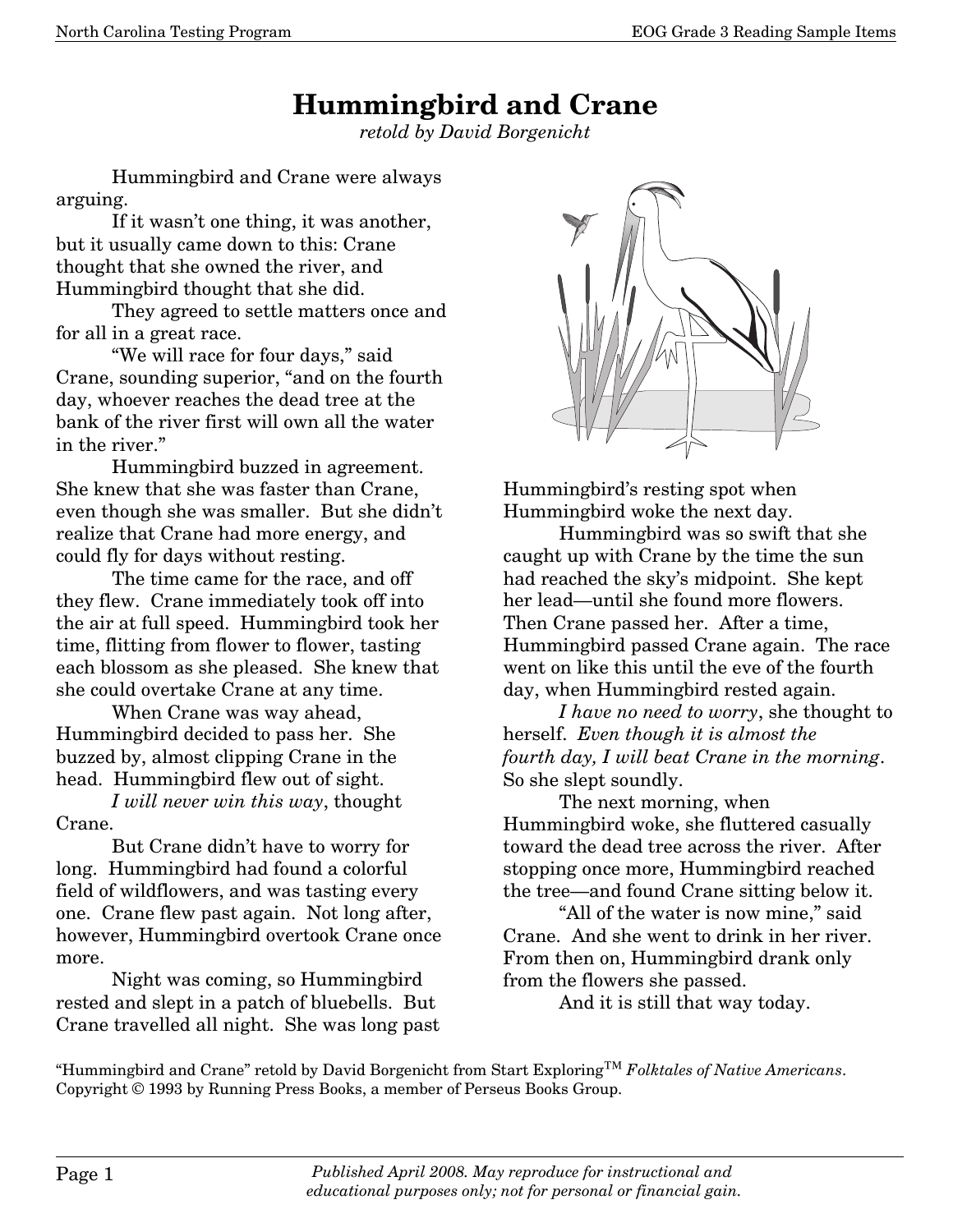- 1. At the beginning of the selection, what did Crane and Hummingbird spend most of their time doing?
	- A disagreeing with each other
	- B traveling from place to place
	- C drinking from the river
	- D planning races
- 2. Why did Hummingbird accept Crane's invitation to race?
	- A Hummingbird knew Crane would stop.
	- B Hummingbird knew Crane would eat flowers.
	- C Hummingbird knew she could fly faster.
	- D Hummingbird knew she had more energy.
- 3. Based on the selection, Crane sounded superior when she announced the race. Why did she feel superior?
	- A Crane thought she was smarter than Hummingbird.
	- B Crane thought she was larger than Hummingbird.
	- C Crane thought that Hummingbird would not want to race.
	- D Crane thought she was certain to beat Hummingbird.
- 4. What is similar about Crane and Hummingbird?
	- A They both want to own the river.
	- B They are both worried.
	- C They are both fast.
	- D They both want to rest.
- 5. How did Crane feel when Hummingbird passed her the first time?
	- A determined
	- B excited
	- C hopeless
	- D startled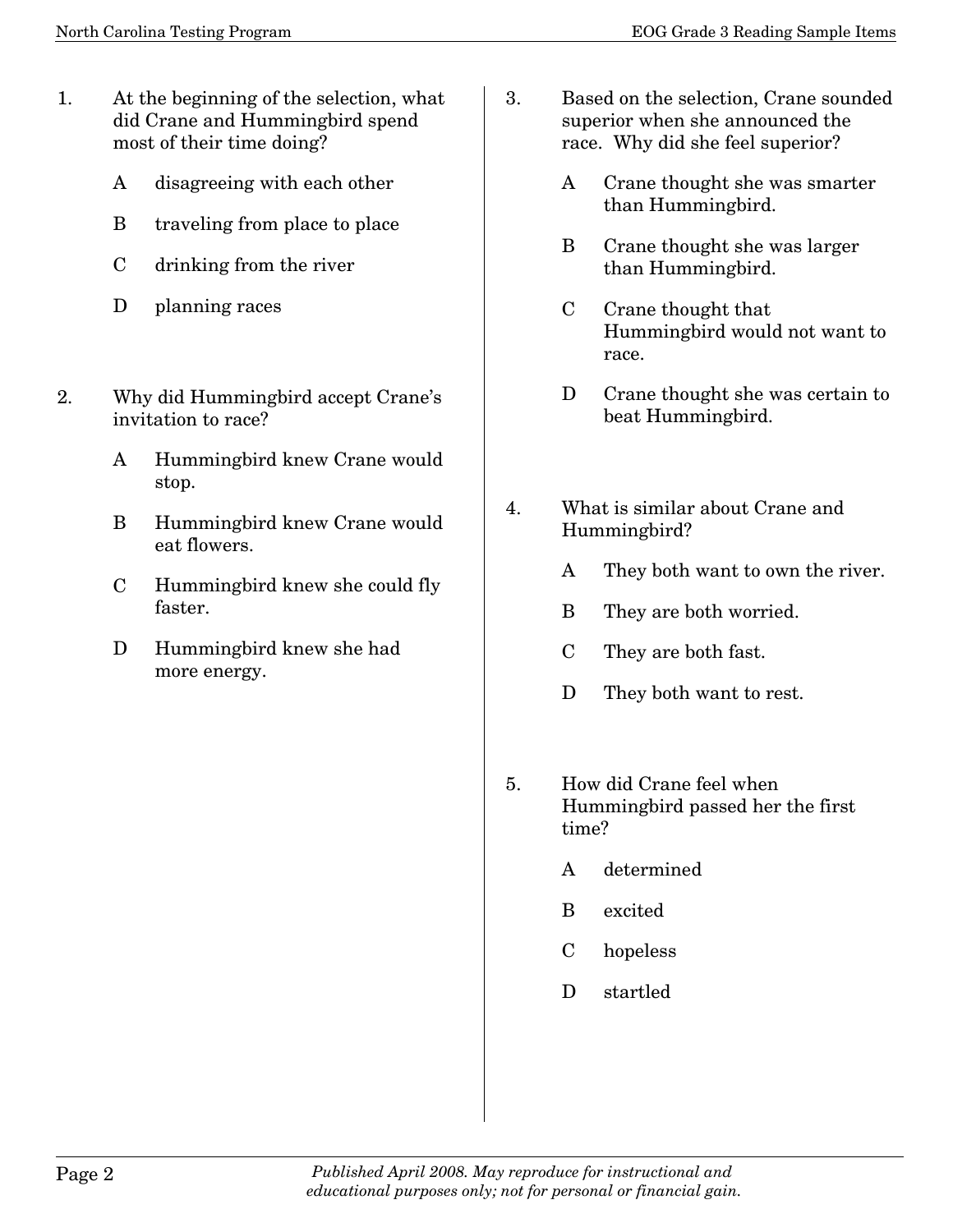- 6. What was the author *most likely* trying to show in this selection?
	- A why Hummingbird and Crane became enemies
	- B why hummingbirds and cranes live where they do
	- C why hummingbirds and cranes fly quickly
	- D why Hummingbird and Crane had an exciting race

## **End of Set**

*In compliance with federal law, including the provisions of Title IX of the Education Amendments of 1972, the Department of Public Instruction does not discriminate on the basis of race, sex, religion, color, national or ethnic origin, age, disability, or military service in its policies, programs, activities, admissions or employment.*